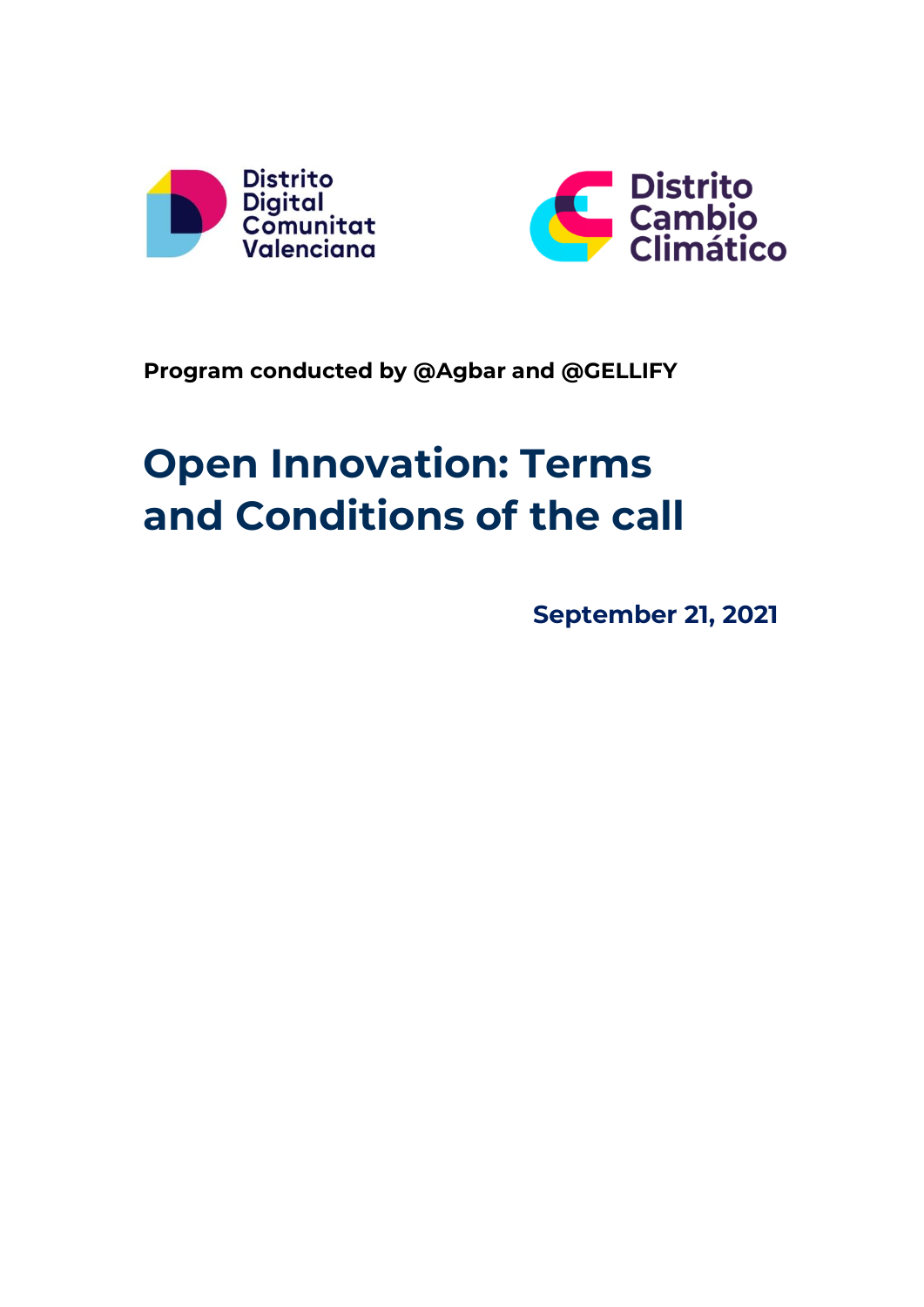| 1.  |                                                                         |
|-----|-------------------------------------------------------------------------|
| 2.  |                                                                         |
| 3.  |                                                                         |
| 4.  |                                                                         |
| 5.  |                                                                         |
| 6.  |                                                                         |
|     | Challenges identified for the 2021 edition of the Program  5<br>a.      |
|     | b.                                                                      |
|     | C.                                                                      |
|     | d.                                                                      |
| 7.  | Rights Recognized to Distrito Digital by the Disitrito Cambio Climático |
| 8.  |                                                                         |
| 9.  |                                                                         |
|     |                                                                         |
| 11. |                                                                         |
|     |                                                                         |
|     |                                                                         |
|     |                                                                         |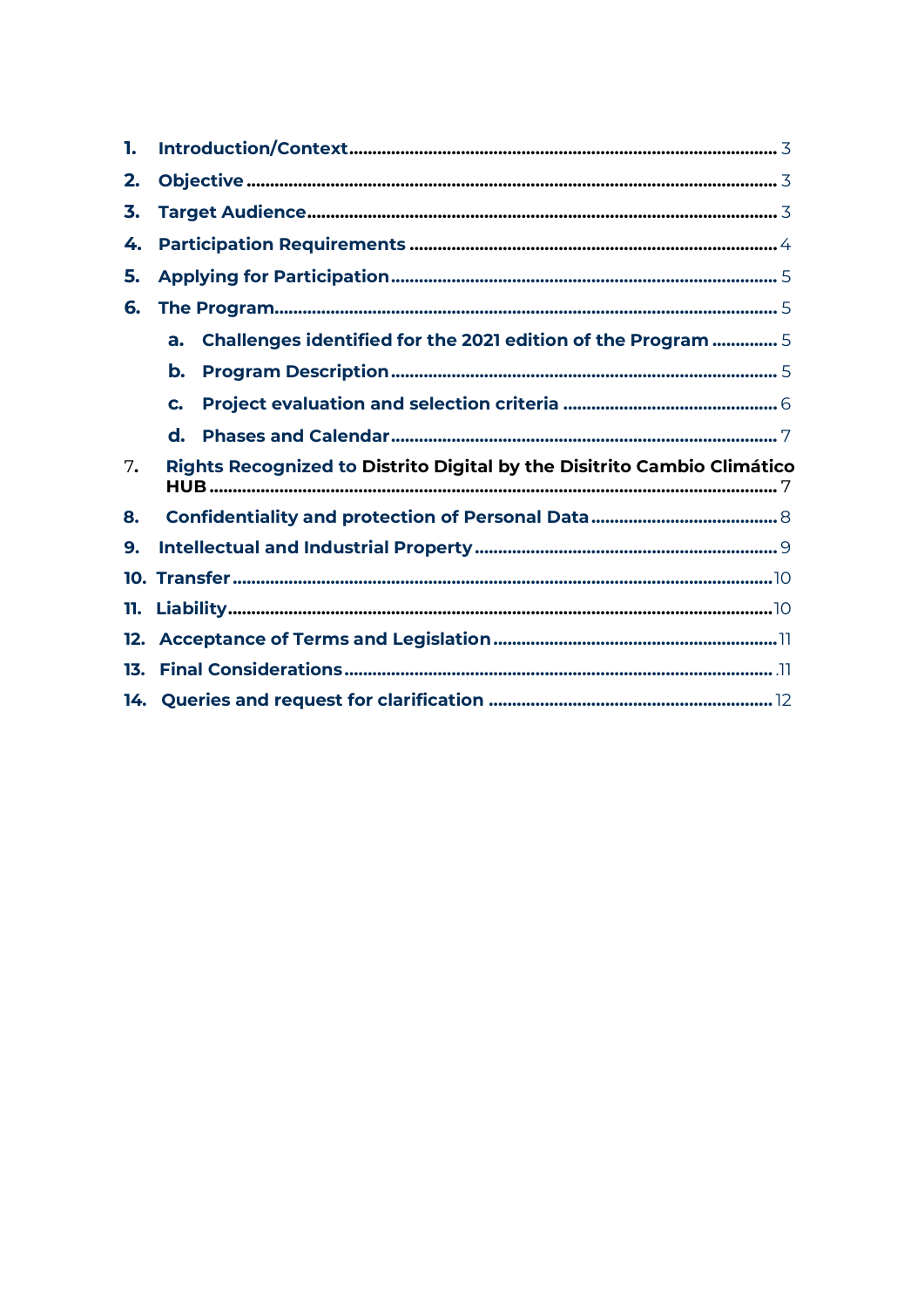#### <span id="page-2-0"></span>**1. Introduction/Context**

Distrito Cambio Climático is an initiative promoted by Comunitat Valenciana Digital District and will be conducted by AGBAR and GELLIFY Iberia (Joint Venture UTE AGBARFY) to create an ecosystem of innovative players in the field of environment and climate change.

The Distrito Climate Change Hub is a collaborative space to promote, stimulate, influence, generate and activate projects and proposals to contribute to environmental sustainability and reduce the impact of climate change.

The initiative of Distrito Digital Climate Change Hub is of special interest in the Region of Valencia, given that technological solutions will be sought in relation to climate change, forest fires, pollution, the sustainability of the sea and rivers in terms of their pollution, as well as for public awareness.

This document contains the terms for participating in the Distrito Climate Change Program in 2021.

#### <span id="page-2-1"></span>**2. Objective**

The main objective of the "Distrito Cambio Climático's " Open Innovation Program is to generate the most powerful innovation ecosystem in Europe to face climate change and joins efforts to create a more sustainable world.

The aim of the program is to find innovative solutions for the global ecosystem where start-ups and corporations who have declared a climate emergency or made any other kind of commitment to reduce carbon and improve the environment can share information, experience and co-create innovative solutions.

Presentation and definition of the HUB

- 1. To attract start-ups for their implementation and build a space in which business is generated between corporations and innovative startups.
- 2. To become a meeting point between private actors and public administration in the field of sustainability and climate change. Generate relationship space capable of bringing together different projects.
- 3. Promote the competitiveness of companies that are part of the Climate Change HUB with the adoption of innovative technologies for your business and understanding trends in sustainability and climate change
- 4. Prescribe, promote, and energize ideas, projects, and consensual solutions with the aim of impacting the planning and management of climate change in the ecosystem.
- 5. Generate knowledge on climate change and sustainability to provide useful information to all actors' participants and society.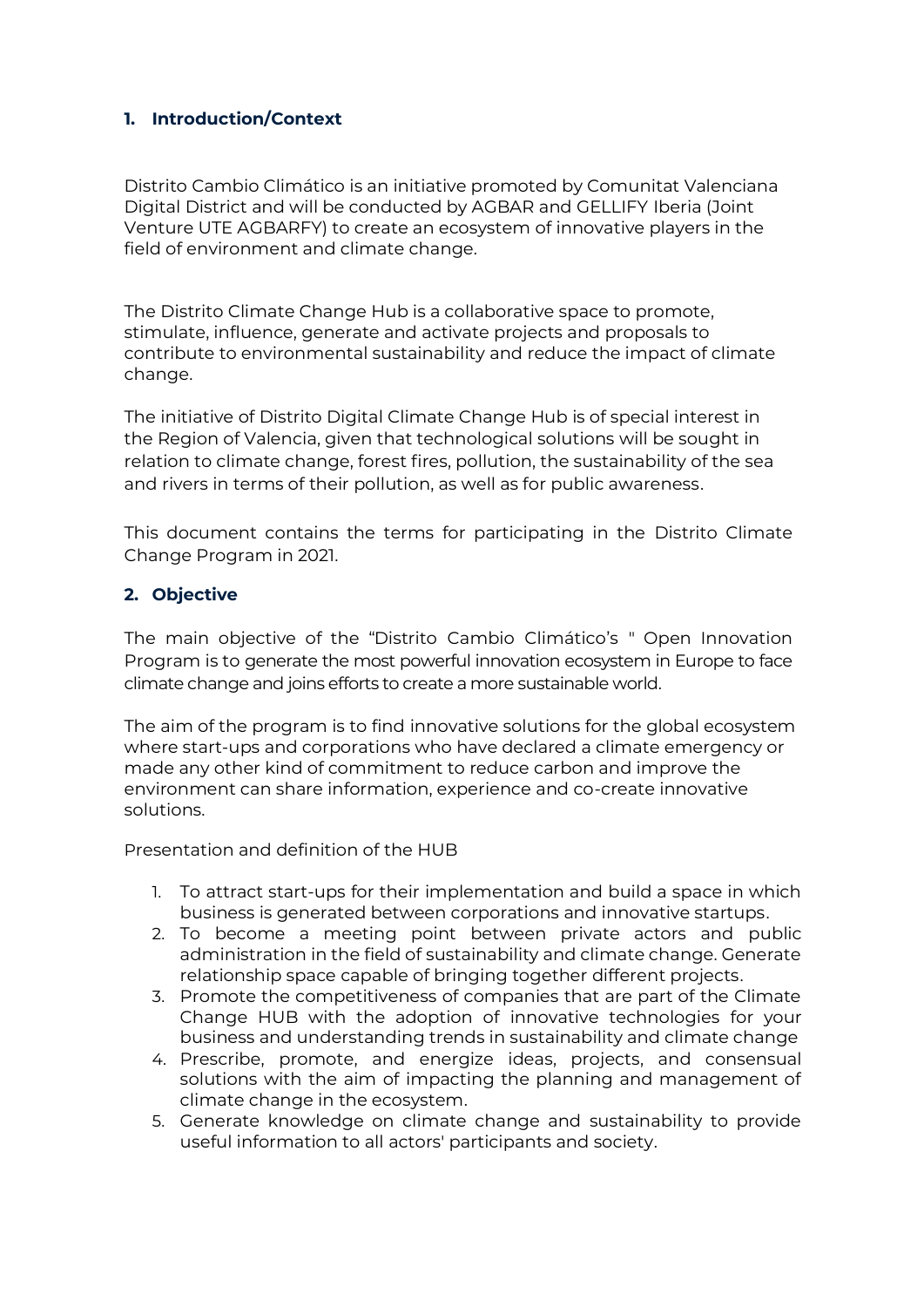- 6. Be a global initiative and build bridges with other international ecosystems by understanding climate change as a joint action to improve our ecosystem
- 7. Positioning Distrito Digital as a benchmark in the innovation ecosystem.

During the final phase, a pilot will be developed between the business line responsible for the challenge and the selected solution**.**

# <span id="page-3-0"></span>**3. Target Audience**

The program seeks proposals and solutions that can provide differential value through the application of innovation, technology or new business models that respond partially and fully to any of the challenges that have been defined for the program.

This program is aimed for:

# • **START-UPS**

Start-ups in a growth stage with a defined functional product and validated technology and with a solid work team, that have a real interest in expanding their business internationally and setting up and paying the costs of an office in the Comunidad Valenciana Digital District. Start-ups working in environmental sustainability with an innovative idea related to climate change.

# • **CORPORATIONS WITH ENVIRONMENTAL CHALLENGES**

Corporations that are using Open innovation in their relations with external players (universities, start-ups, research centres, other companies in the same or a different sector, etc.) to promote collaboration and idea-sharing.

These innovative corporations are willing to solve sustainable challenges.

# • **PUBLIC ADMINISTRATION WORKING IN ENVIRONMENTAL SUSTAINABILITY**

Governments play a key role in achieving the development goals and targets through, for instance, setting and implementing water quality policy frameworks and standards, and regulating the discharge of pollutants into the environment, and wastewater management, recycling, and reuse.

#### <span id="page-3-1"></span>**4. Participation Requirements**

The Distrito Cambio Climático Program is aimed toward any innovative ecosystem agent that can provide a partial or complete solution in any of the areas in which Distrito Cambio Climático has a specific challenge.

The participants must propose solutions to the defined challenges. The solutions must be able to be implemented and subsequently tested in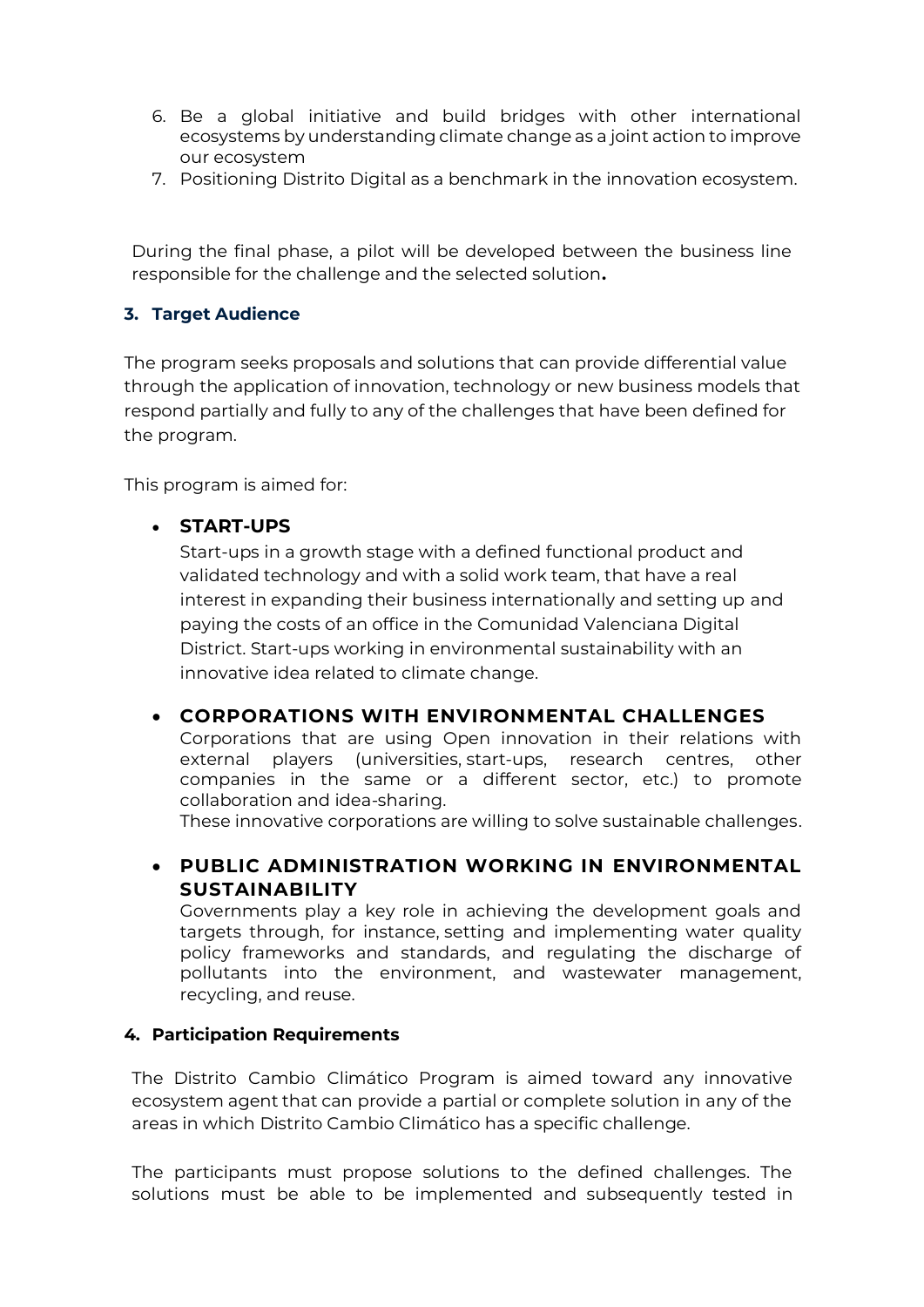collaborative projects with Distrito Cambio Climático.

Projects that meet the following requirements may participate in the selection process of the Distrito Cambio Climático's open innovation program:

- Projects and solutions to challenges must be original. The plagiarism of a project will mean the immediate expulsion of the participant in the selection process and the inability of reappearing in the future.
- To be an agent of the innovative ecosystem that identifies with what is specified in pt. 3 "Target Audience".
- The participant must have the legal capacity to assume the obligations arising from these bases.
- All participants must not have a criminal record, as well as no tax and Social Security debts. The Distrito Climate Change Hub may at any time require the accreditation of the following by means of the corresponding certificates issued by public bodies or appropriate authorities.
- Distrito Digital Comunitat Valenciana reserves the right to exclude any applicant from participation in the program.

# **5. Applying for Participation**

To participate in the program, it is necessary to complete the application form by registering and sending information through the online form available on Distrito Cambio Climático´s website [[www. distritocambioclimatico.com\]](http://www.sacyrichallenges.com/).

Applications attempted or received after the deadline of the admission detailed below will not be assessed for participation in the program.

# <span id="page-4-0"></span>**6. The Program**

The Distrito Cambio Climático Program seeks to identify and/or co-create innovative solutions that help solve the challenges defined by Distrito Digital Comunitat Valenciana.

# **a. Challenges identified for the 2021 edition of the Program**

- <span id="page-4-1"></span>1. Territorial Resilience: 1. Prevention and mitigation of extreme events
	- 2. Resilient cities and infrastructures
- 2. Sustainable and green Cities
	- 1. Air Quality
	- 2. Smart Mobility
	- 3. Green areas
	- 4. Citizen's awareness
- 3. Sustainable resources management
	- 1. Circular Economy
	- 2. Energy efficiency
	- 3. Water & Waste treatment and management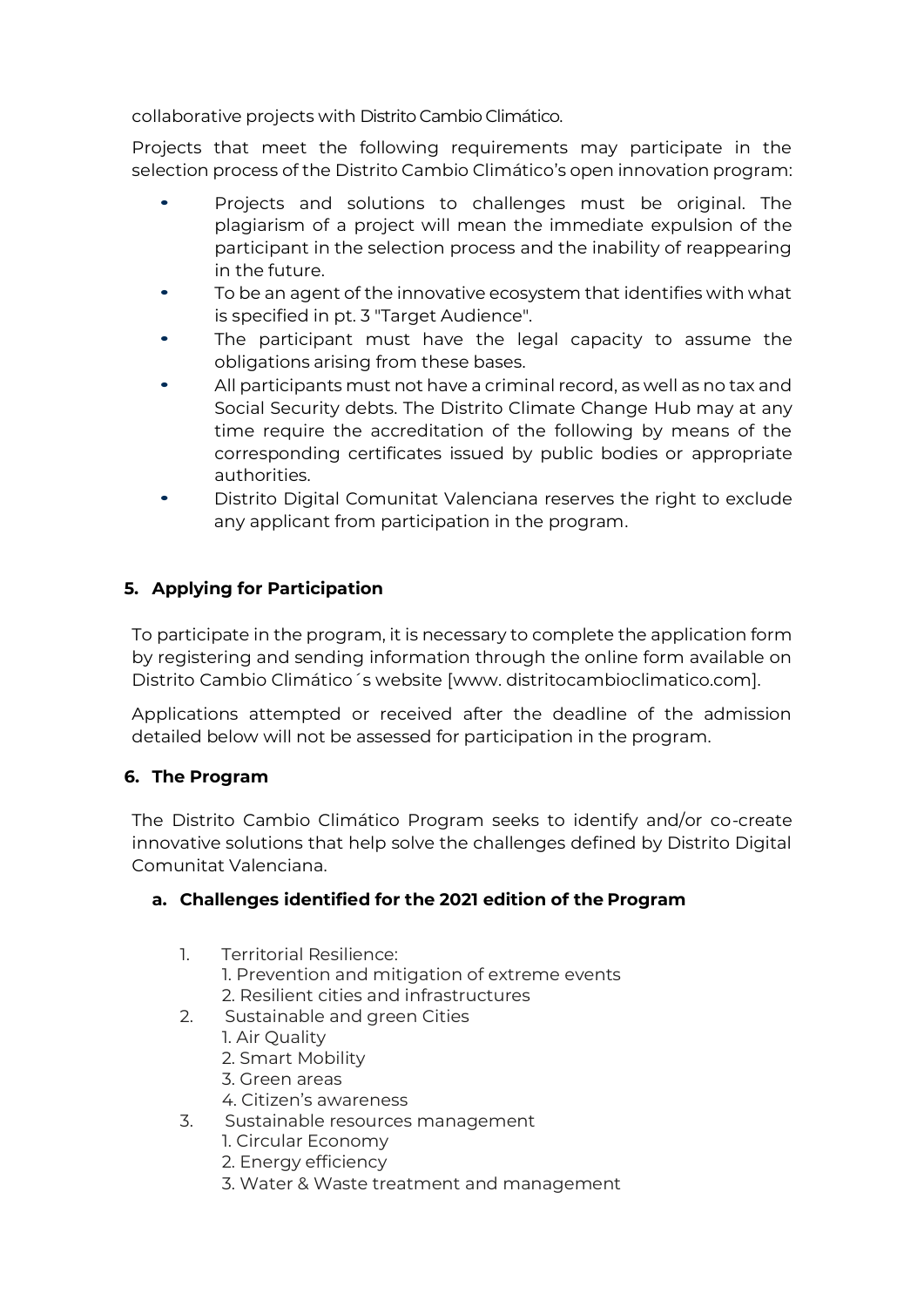- 4. Digitalization of operations
- 5. Environmental footprints
- 6. Ag-tech
- 7. Forestech

#### **b. Program Description**

- 1. On September 22, Distrito Digital Comunitat Valenciana launched the 2021 Distrito Cambio Climático open call for start-ups, corporates, administrators, and governments to participate. They will send their proposals as a solution to one of the challenges that the company faces.
- 2. Once the call for applications has ended (November 1), the evaluations of the applicants will begin during the months of November and December. Distrito Digital Comunitat Valenciana will pre-select the projects which considers having potential and scalable development possibilities. If no solutions are found for any of the challenges among the proposals received, Distrito Digital Comunitat Valenciana may consider the candidacy for that challenge to be unsuccessful. Similarly, it could consider the incorporation of more than one solution to the same challenge.
- 3. After the pre-selection, each candidate will be notified and the negotiation process between them and Distrito Digital Comunitat Valenciana will begin. The negotiation will include, on a non-exclusive basis, the following aspects:
	- 1) Mechanism for collaboration between Distrito Digital Comunitat Valenciana and each pre-selected candidate.
	- 2) Participation in the economic benefit derived from the Climate Change Project.
	- 3) Attribution of intellectual and industrial property, knowledge or any other rights derived from the Climate Change Project.
	- 4) Possible joint participation of several pre-selected candidates, along with Distrito Digital Comunitat Valenciana in the development of their respective Climate Change Projects.
	- 5) Mechanism for Distrito Digital Comunitat Valenciana's participation in the possible market launch of new products derived from the Climate Change Project.

Distrito Digital Comunitat Valenciana will be able to negotiate with each of the pre-selected candidates at the same time. During this negotiation phase, Distrito Digital Comunitat Valenciana will be able to promote alignment between all or some of the pre-selected Climate Change Projects and the challenges posed by means of innovation methodologies, generating mixed teams between the innovative agents and Distrito Digital Comunitat Valenciana to promote an in- depth resolution of each challenge.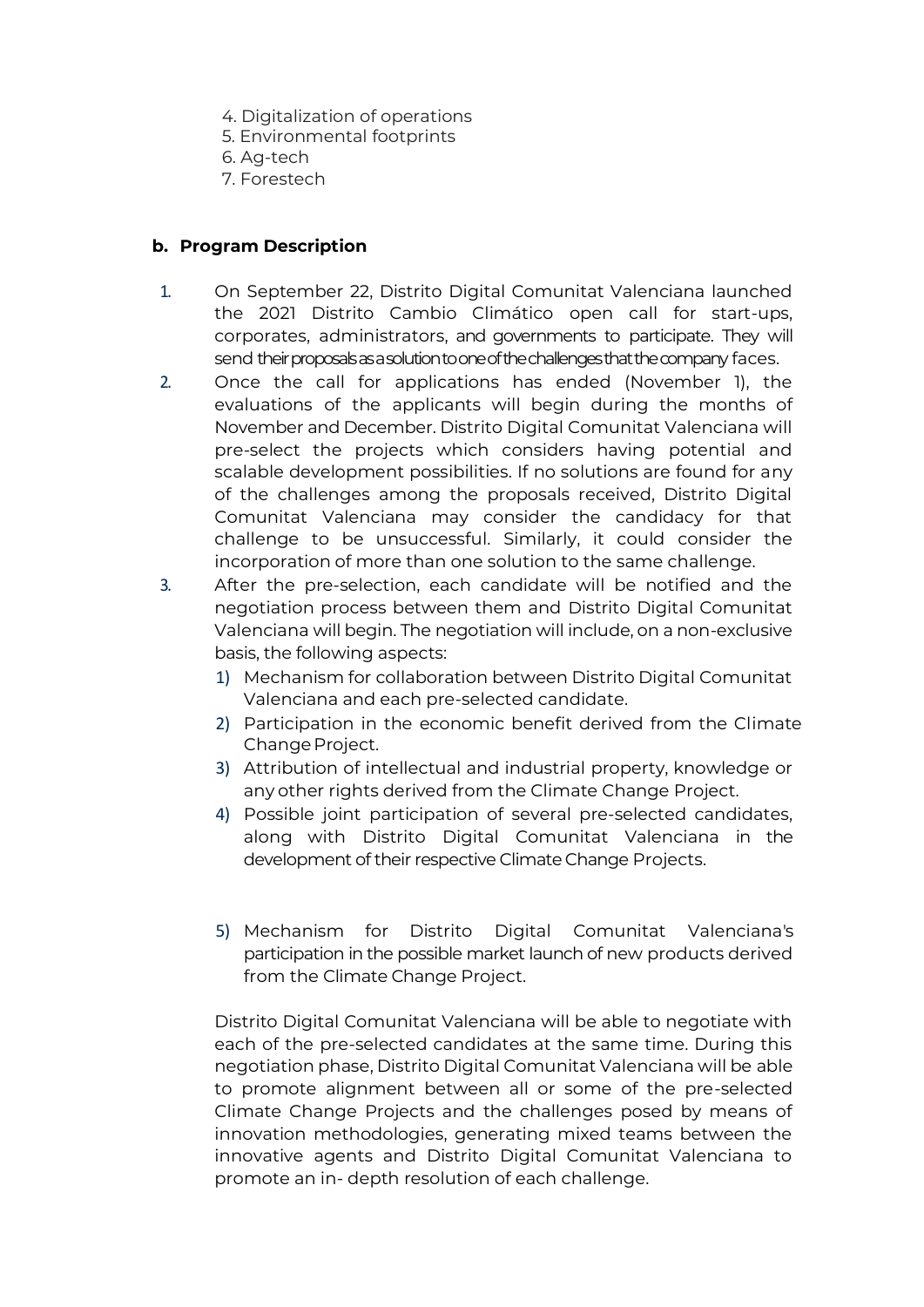#### **c. Project evaluation and selection criteria**

For the selection of the solutions, the following will be used to evaluate the different candidacies:

- **The solution proposed by the innovative agent has to meet the objectives of the initiative of Distrito Cambio Climático, specifically one of the challenges submitted by corportates or administations.**
- **Potential impact on the business**: potential scalability of the solution proposed by the innovative agent in Distrito Cambio Climático, time of financial return, development of competitive advantages for the business in the short to medium run (e.g. access to new technologies, access to technical profiles etc.) or feasibility of collaboration.
- **Product/Technology:** Degree of innovation of the product or service in comparison with the state of the sector, degree of maturity, technology employed or scalability potential of the technology within the business (leveraging existing resources, infrastructure, geographies, etc.).
- **Maturity and team of the company:** CV of the participants, degree of maturity of the business (e.g. Alliances and key partners, initial investments, customers, first sales etc.), capital needs, internal organization, and processes.
- **Experience working with partners:** Development experiences (e.g. collaboration with universities, companies etc.), experience as a supplier (e.g. they have sold consultancy or part of development to a company, experience in understanding external problems / defined by a third party), motivation and interest in collaborating with a corporation.
- **Satisfactory result in the negotiation and team alignment process defined in section b. listed above.**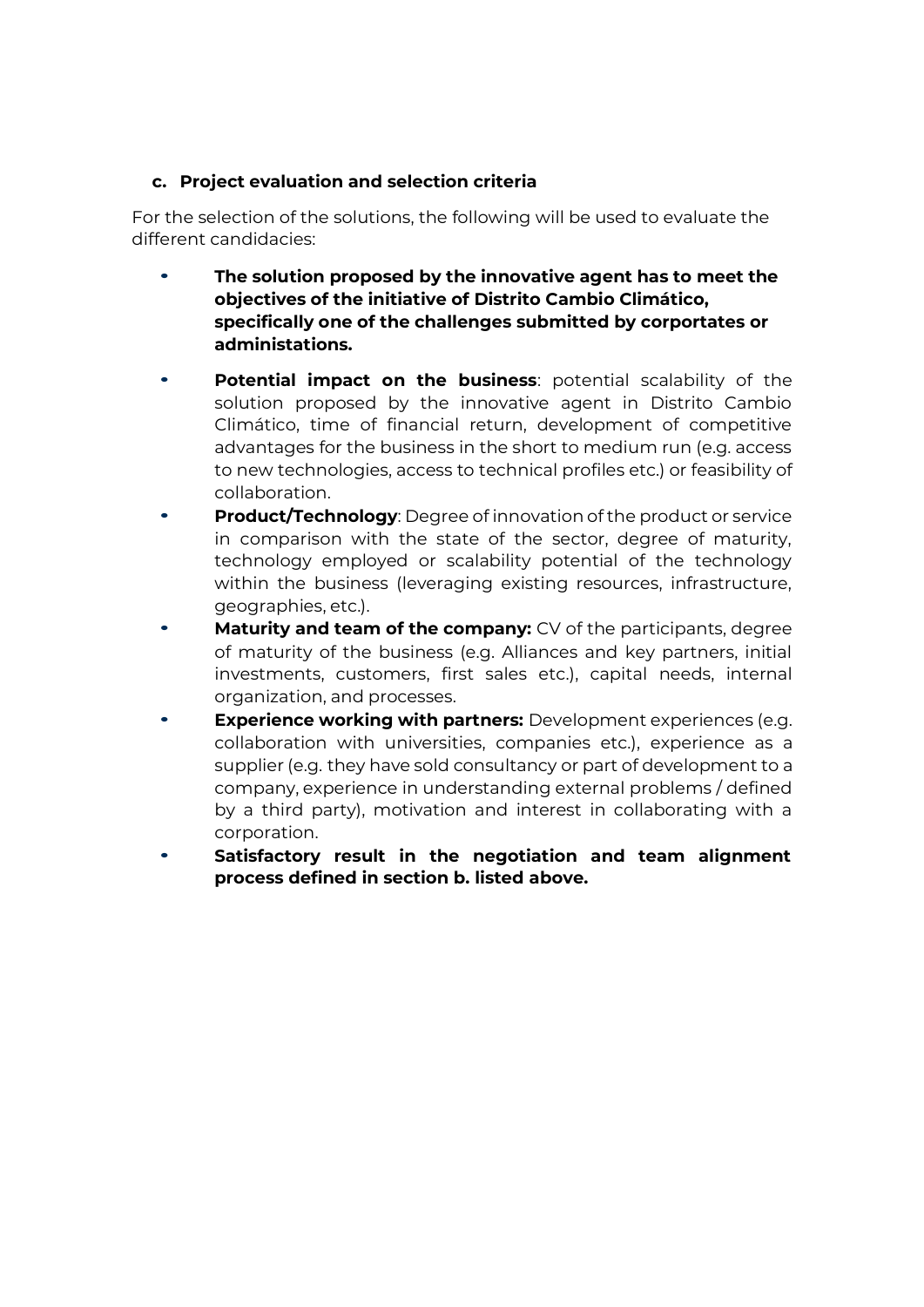#### <span id="page-7-0"></span>**d. Phases and Calendar**

The program will be developed according to the following phases (details on https://distritocambioclimatico.com/services/):

- **Registration period:** The registration period started September 22 and will end on November 1, 2021 at 23:59h (GMT + 1).
- **Idea Evaluation:** The evaluation period for projects will run from November 2-15, 2021, on which the projects selected to participate in the Distrito Climate Change Innovation Program will be communicated.
- **Demo day:** The demo day of Distrito Cambio Climático will take place on December 2, 2021. During this day, the selected agents of the innovative ecosystem will present to the directors and teams of the corresponding business units the solutions to the challenges they have worked on.
- **Matchmaking**: December 3- January 15n During this period solutions that have selected with which the projects will be developed jointly, based on the agreed collaboration schemes, a jury made up of executives from The Advisory Committee and the Technical Office in Distrito Cambio Climático will choose the most attractive project/s as the winner/s.
- **Start-up pilot program presentation**: January 2022

#### **e. Payment of 12% to SPTCV in case of benefit**

A payment of 12% will be required from the benefits of future projects obtained from the Distrito Cambio Climático program.

Distrito Digital Comunitat Valenciana 's decisions in all matters covered by these rules shall be without appeal and need to be motivated.

The presentation of Climate Change Open Innovation Projects implies acceptance of these rules in their entirety.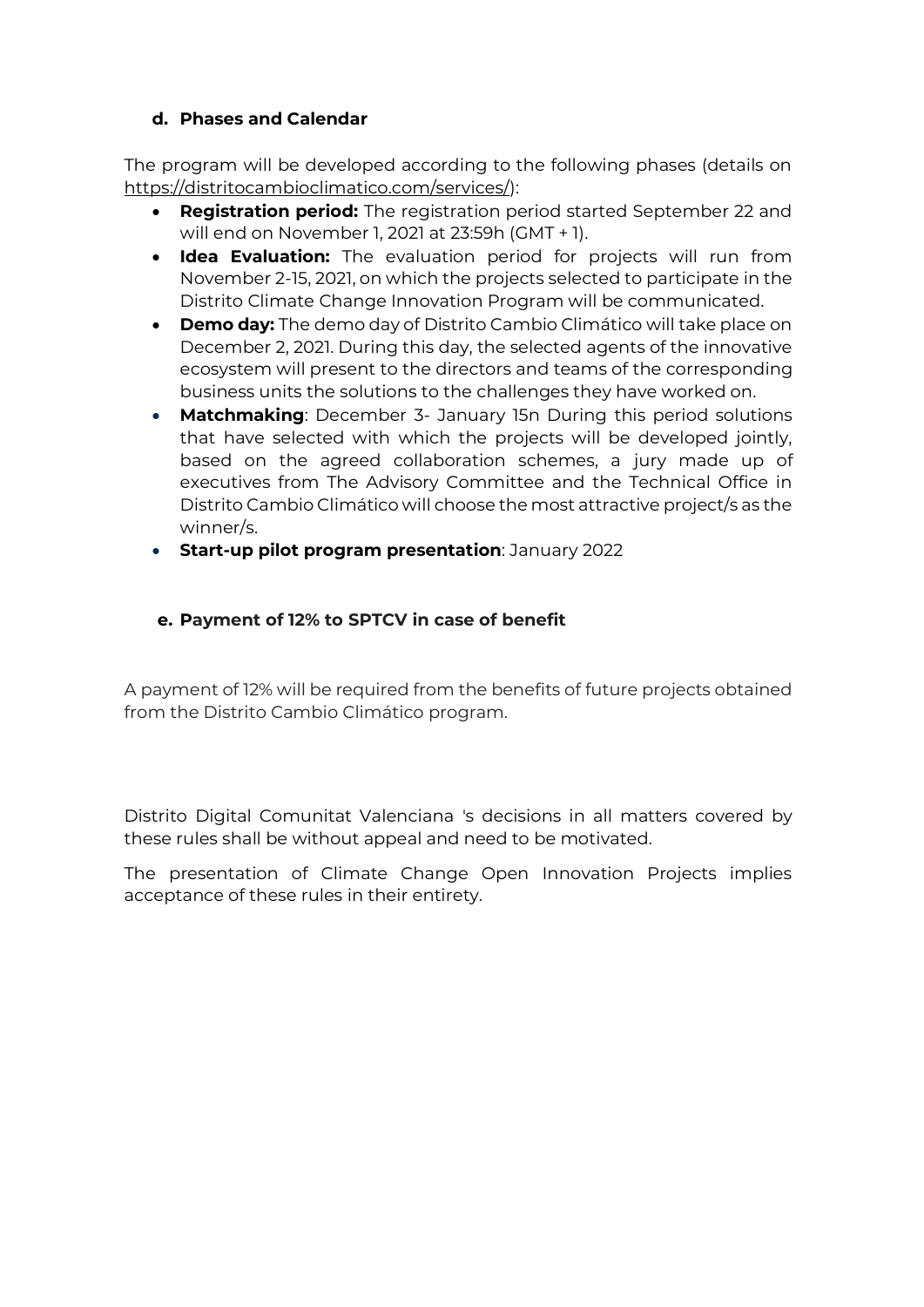#### **7. Rights Recognized to Distrito Digital Comunitat Valenciana by the Program Climate Change 2021**

The participation of the selected projects in the Distrito Cambio Climático Program implies the acknowledging of the following:

#### **Image Rights**

The participants will authorize Distrito Digital Comunitat Valenciana to invite specialized and/or generalist press to cover the different activities carried out during the period of the program. All selected participants will authorize Distrito Digital Comunitat Valenciana to disclose and publish a summary of the projects involved, and the names of the participants in charge of those projects through the Internet and in the general or specialist press.

#### <span id="page-8-0"></span>**8. Confidentiality and protection of Personal Data**

Both Distrito Digital Comunitat Valenciana and the participants in the Distrito Cambio Climático Program agree to maintain any information exchanged under strict confidentiality and not to disclose to third parties, any information and documentation received that is related to the Program.

The personal data provided will be controlled by Distrito Digital Comunitat Valenciana, who oversees handling this process together with Joint Venture UTE AGBARFY and is located at address, Avinguda de Jean Claude Combaldieu, s/n, 03008 Alacant

This data will be used to manage your participation in the Distrito Cambio Climático program. The legal basis that legitimizes that this process is necessary for the implementation of the provisions of these terms. For this purpose, your data will be kept and processed for a period of two years for possible future communications and management of the program.

Additionally, your data will be used to inform and send you communications by electronic and/or telematic means about the news of the Distrito Cambio Climático Program, activities, and projects that may be of interest to you. Your data is protected by the legitimate interest of Distrito Digital Comunitat Valenciana and does not require your consent.

For this purpose, your data will be processed until you decide to oppose this processing, delete your data, or limit the processing thereof.

We also inform you that we will share your data with other companies in the Distrito Digital Comunitat Valenciana business group, which can be consulted at https://distritodigitalacv.es/empresas-en-distrito-digital/.

These companies can be in third countries which may involve the international transfer of data outside the European Union (EU). However, given the special attention we pay to the treatment of your personal data, when such a transfer is made outside the EU, we implement measures to ensure that the personal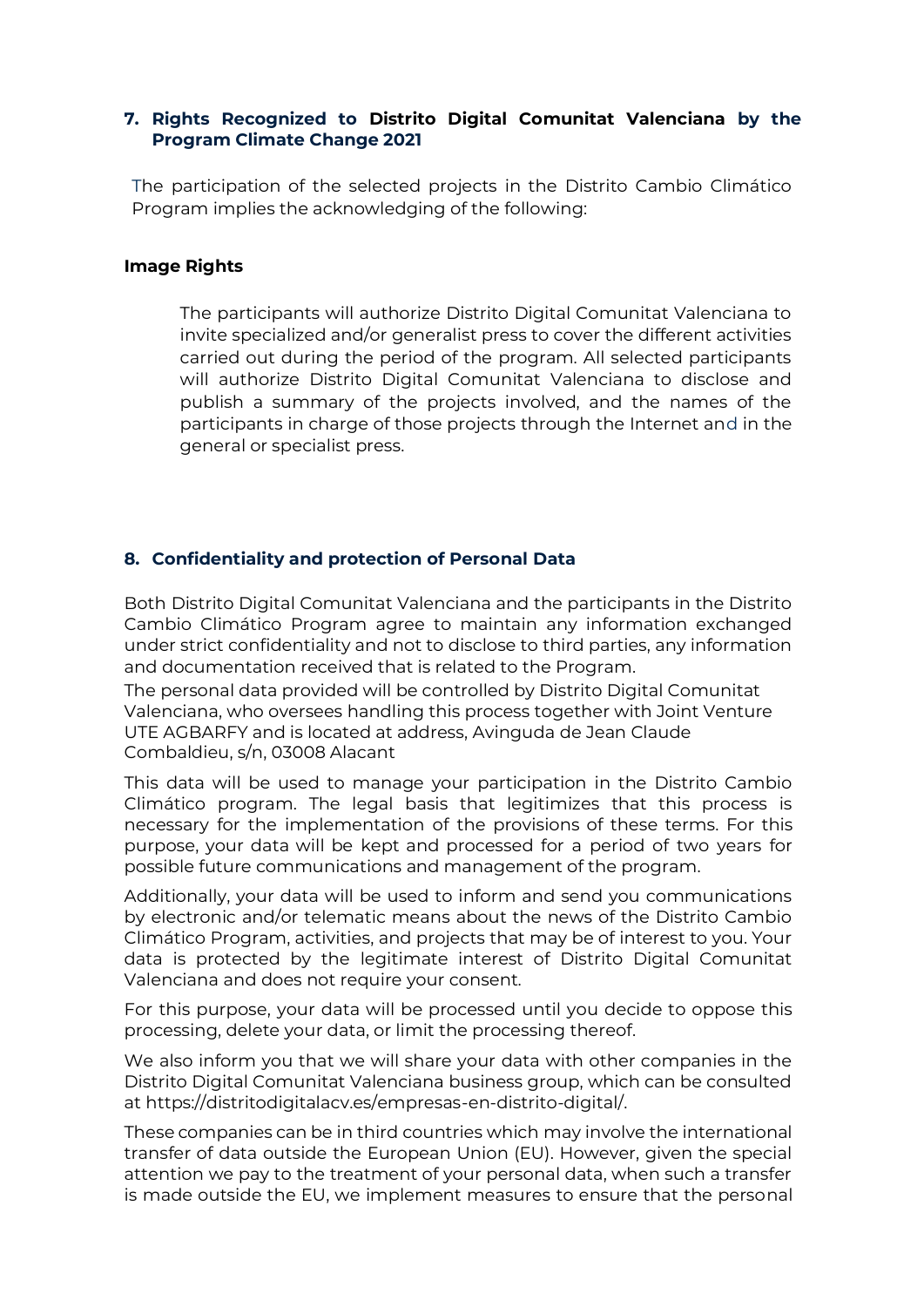data transferred benefits from an adequate level of protection.

We also have service providers, such as computer and web maintenance companies, or third parties on which we rely for the management of events that, during

providing their services, access Distrito Digital Comunitat Valenciana's personal data. However, we select and control of these third parties with whom we have signed data protection agreements, where they are obliged to comply with a series of obligations regarding data protection.

Apart from the above, we do not disclose your personal data to any additional third parties. In case that any of our service providers or IT system providers are located outside the EU, we will take all applicable safeguards in accordance with the applicable regulations to ensure proper data management.

By providing your data, you guarantee that you have read and accepted the processing of your personal data as indicated. However, you may at any time revoke the given consent, as well as exercise your rights of access, rectification, suppression, opposition, limitation of processing and portability, when such rights are applicable, by writing to the address of Distrito Digital Comunitat Valenciana, Avinguda de Jean Claude Combaldieu, s/n, 03008 Alacant*, o*r to the e-mail address info@sptcv.net providing a photocopy of your ID card or equivalent document and specifying your request.

Likewise, if you consider that your data has been treated in an inappropriate manner, you will be entitled to file a complaint with the Spanish Data Protection Agency (C/ Jorge Juan, 6. 28001 - Madrid www.agpd.es) or with our Data Protection Delegate.

#### <span id="page-9-0"></span>**9. Intellectual and Industrial Property**

The participants will be responsible for having formalized the protection measures of their intellectual and industrial rights, prior to the presentation of their projects.

If the Distrito Cambio Climático Project is eligible for protection as a utility model or as a patent, the report by the state of the art carried out by the Spanish Patent and Trademark Office must be attached to the project. Otherwise, Distrito Digital Comunidad Valenciana may require the candidate to request it as a condition for the development of the project or pilot.

If the Solution project generates elements susceptible of protection in the Register of Patents and Trademarks, the parties shall abstain from any written or verbal disclosure (conferences, etc.), which may prejudice the requirement of "novelty" essential for such protection to be viable.

When submitting applications for participation, the project candidates guarantee that:

- a) The projects presented are original from their authors and/or have full rights and disposition over them.
- b) In case that the projects are the unitary result of the collaboration of several participants, the project will be treated as a collaborative work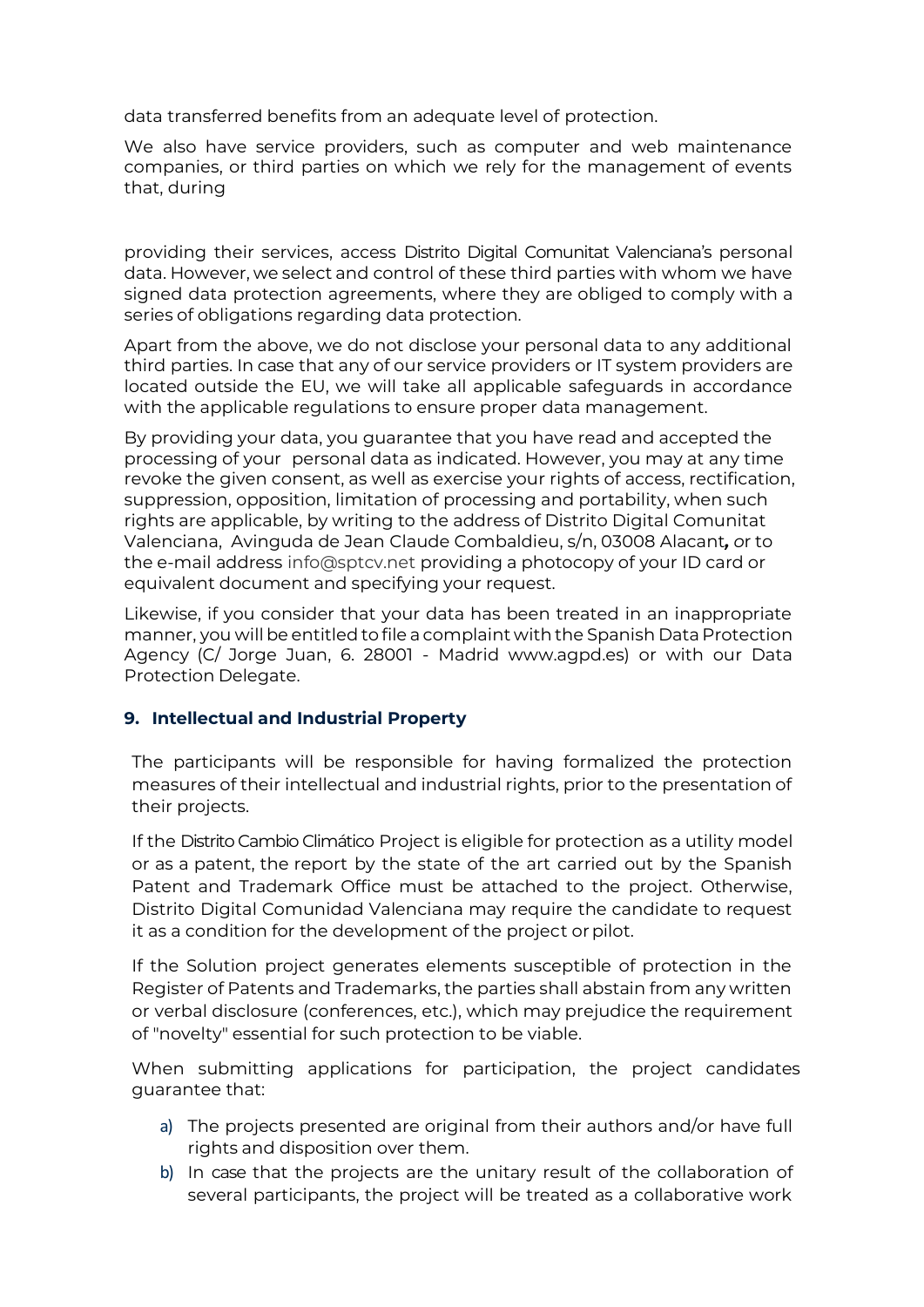in accordance with article 7 of the Spanish Intellectual Property Law, the project resulting rights belonging to all of them as co-authors, without prejudice to what is agreed by the participants and Distrito Digital Comunitat Valenciana in the Collaboration Agreement.

- c) The participant authorizes Distrito Digital Comunitat Valenciana to publish a summary of the project on their respective official websites, provided that the requirement of "novelty" is not prejudiced. They also accept that the visitors to the web pages have access to said information in accordance with the conditions of use of said website.
- d) The participant authorizes Distrito Digital Comunitat Valenciana the use of the name and title of its Climate Change Project, to be mentioned on the website or for any actions or events related in any way to Distrito Cambio Climático, without any time limit, as well as to be reflected in Distrito Digital Comunitat Valenciana´s historical archives and various media, and the Distrito Cambio Climático's Open Innovation program.
- e) The participant accepts that none of these rules authorizes or entitles him/her to use Distrito Digital Comunitat Valenciana's industrial property rights such as, brands or logos, or any others owned by the company.
- f) Should the participant, as part of the execution of the Climate Change Project, need to access Distrito Digital Comunitat Valenciana's documentary and data base (model contracts, data, etc.), such access shall be conditional upon the participant's acceptance of the corresponding confidentiality agreement established by Distrito Digital Comunitat Valenciana.

#### <span id="page-10-0"></span>**10. Transfer**

The transfer by any title of status of a participant must in any case be authorized by Distrito Digital Comunitat Valenciana, Joint Venture (UTE) AGBARFY, who may object if the new participant or partner does not have characteristics, intellectual or economic solvency like those of the transferor, as well as in the case of third parties linked to companies competing with Distrito Digital Comunitat Valenciana.

The Distrito Cambio Climático Project will be developed between the participant and the Distrito Digital Comunitat Valenciana designated by Joint Venture (UTE) AGBARFY.

#### <span id="page-10-1"></span>**11. Liability**

The participants declare that the works and projects presented are original, and that the concepts and/or creative elaborations that make them up have not been carried out by non-participating third parties or that in their case they have the pertinent authorizations for the presentation.

If any third-party claims that any intellectual or industrial property right has been violated, Distrito Digital Comunitat Valenciana, Joint Venture (UTE) AGBARFY will be exonerated from all liability. The participants shall be liable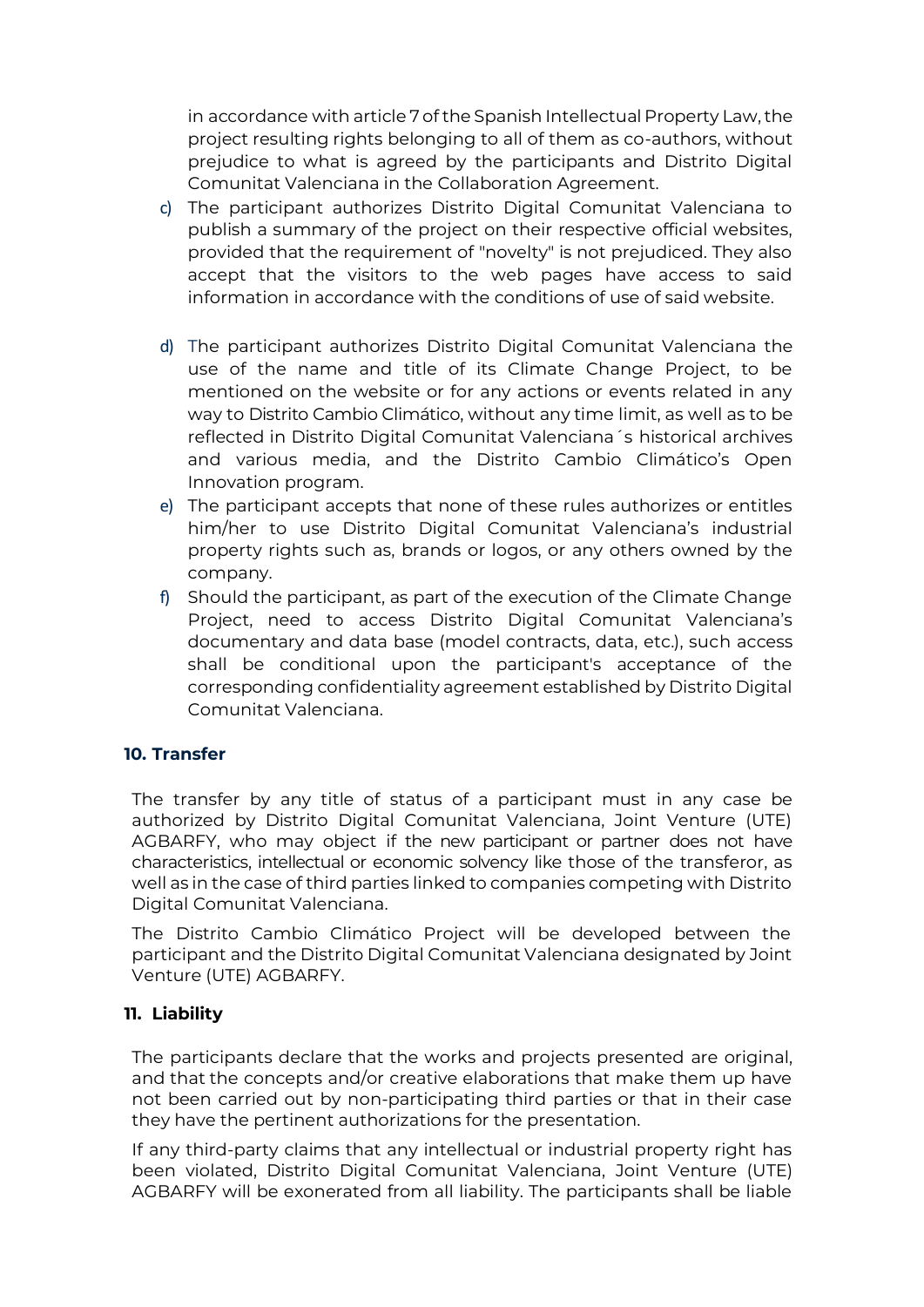to the Distrito Digital Comunitat Valenciana, Joint Venture (UTE) AGBARFY for any expenses or damages that arise from claims by third parties, because of any failure by such participants to comply with their obligations under these rules.

## **12. Acceptance of Terms and Legislation**

Participation in the call implies full acceptance of these rules and the waiver of any claim by candidates.

Distrito Digital Comunitat Valenciana reserves the right to introduce measures of mere formality to facilitate the development of the call, committing itself to communicate, on the website mentioned in these bases, said modified in such a way that all participants have access to them.

Distrito Digital Comunitat Valenciana may not reduce, but at its discretion may extend all the periods mentioned in these rules or fix those that are appropriate for their development, publishing them on its website as far in advance as possible.

If any of the terms mentioned cannot be executed on their own terms due to any legal limitation affecting them, they will be adjusted respecting, as much as possible, in accordance with the spirit of the current wording.

These legal bases shall available, always, on the program's website (https://distritocambioclimatico.com).

The application of these bases shall be governed by Spanish law. In the event of discrepancies in the interpretation or application of this document, the parties will undertake to make their best efforts to amicably resolve them. In any case, the parties renounce any authority that may correspond to them and expressly submit to the courts and tribunals of the city of Madrid.

# **13. Final Considerations**

This Program may be modified, interrupted and/or cancelled if justified circumstances require it. Likewise, Distrito Digital Communitat Valenciana reserves the right to declare the prize void if no project submitted meets the quality expected at the discretion of the Deciding Committee for each challenge.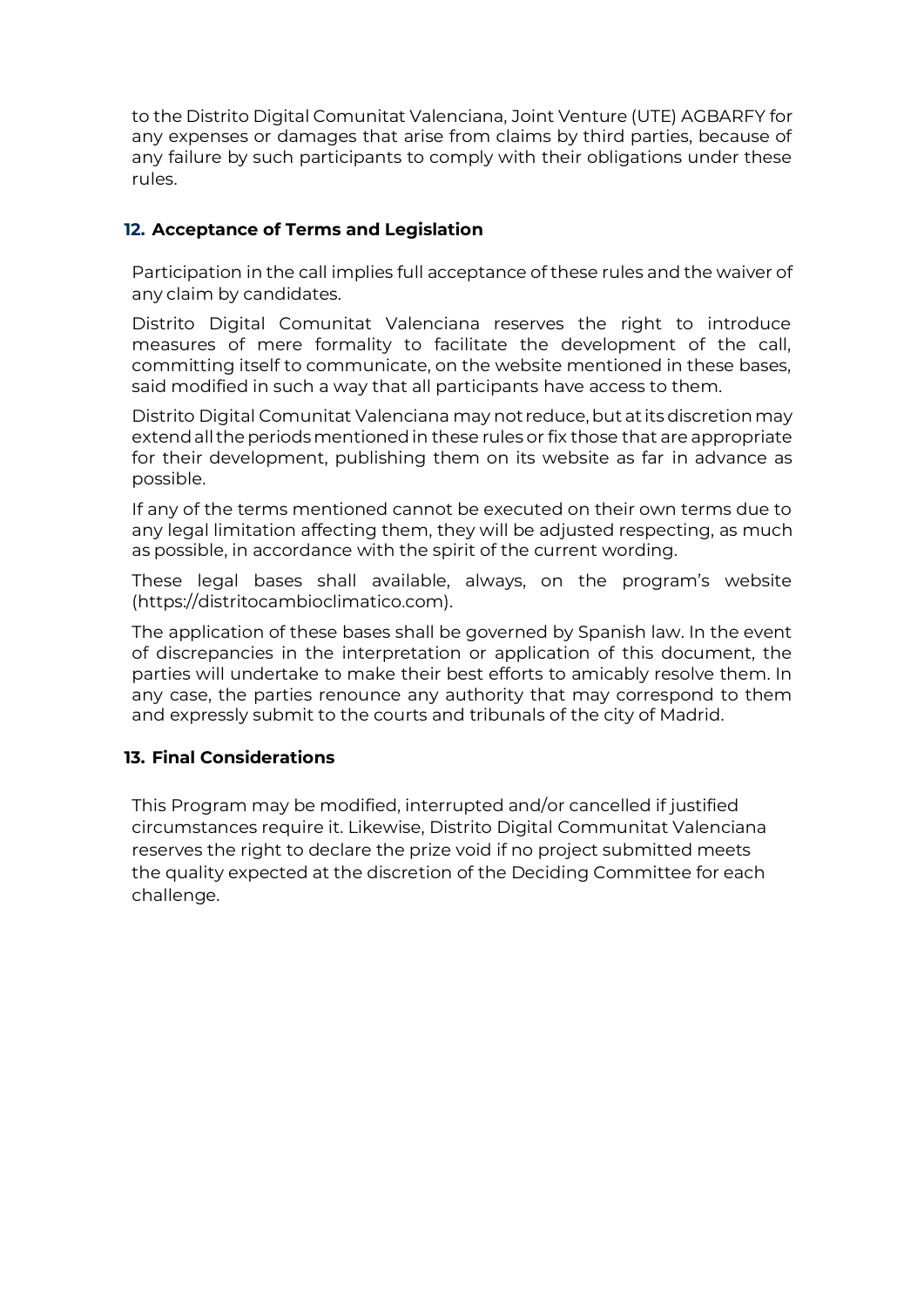# **14. Queries and request for clarification**

For any queries or requests for clarification relating to the open innovation program or submission of applications for admission, interested parties can contact Distrito Digital Comunitat Valenciana at the following email address: info@ sptcv.net